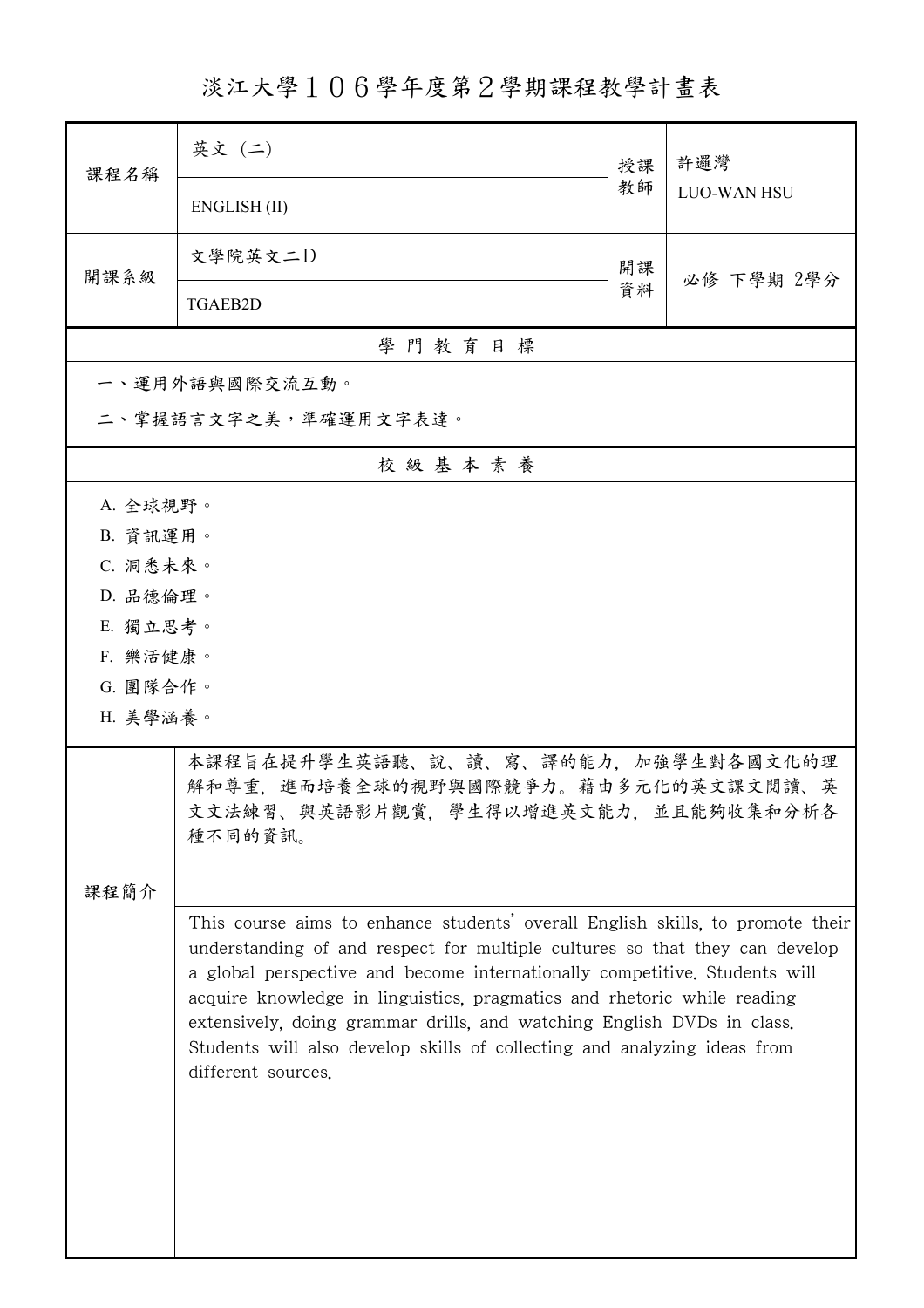本課程教學目標與目標層級、校級基本素養相關性 一、目標層級(選填): (一)「認知」(Cognitive 簡稱C)領域:C1 記憶、C2 瞭解、C3 應用、C4 分析、 C5 評鑑、C6 創造 (二)「技能」(Psychomotor 簡稱P)領域:P1 模仿、P2 機械反應、P3 獨立操作、 P4 聯結操作、P5 自動化、P6 創作 (三)「情意」(Affective 簡稱A)領域:A1 接受、A2 反應、A3 重視、A4 組織、 A5 內化、A6 實踐 二、教學目標與「目標層級」、「校級基本素養」之相關性:

 (一)請先將課程教學目標分別對應前述之「認知」、「技能」與「情意」的各目標層級, 惟單項教學目標僅能對應C、P、A其中一項。

 (二)若對應「目標層級」有1~6之多項時,僅填列最高層級即可(例如:認知「目標層級」 對應為C3、C5、C6項時,只需填列C6即可,技能與情意目標層級亦同)。

 (三)再依據所訂各項教學目標分別對應其「校級基本素養」。單項教學目標若對應 「校級基本素養」有多項時,則可填列多項「校級基本素養」。

(例如:「校級基本素養」可對應A、AD、BEF時,則均填列。)

| 序              |                                                                                   |                                                          | 教學目標(英文)                                                                                                                                                                                                                                                                                                                          | 相關性            |          |  |
|----------------|-----------------------------------------------------------------------------------|----------------------------------------------------------|-----------------------------------------------------------------------------------------------------------------------------------------------------------------------------------------------------------------------------------------------------------------------------------------------------------------------------------|----------------|----------|--|
| 號              | 教學目標(中文)                                                                          | 目標層級                                                     |                                                                                                                                                                                                                                                                                                                                   | 校級基本素養         |          |  |
| $\mathbf{1}$   | 問題或說出感想。<br>句子。<br>字。                                                             | 1.運用英語自我介紹、對話、提出<br>2.書寫文法正確且符合邏輯的英文<br>3.理解英文文章的大意、組織與用 | 1. To help students use<br>English to introduce<br>themselves, carry out a<br>conversation, raise questions,<br>or express opinions.<br>2.To teach how to write<br>grammatically and logically<br>correct sentences in English.<br>3.To help students understand<br>the main idea, organization,<br>and diction of English texts. | C <sub>4</sub> | AH       |  |
|                | 教學目標之教學方法與評量方法                                                                    |                                                          |                                                                                                                                                                                                                                                                                                                                   |                |          |  |
| 序<br>號         | 教學目標                                                                              |                                                          | 教學方法                                                                                                                                                                                                                                                                                                                              | 評量方法           |          |  |
| $\mathbf{1}$   | 1.運用英語自我介紹、對話、提出<br>問題或說出感想。<br>2.書寫文法正確且符合邏輯的英文<br>句子。<br>3.理解英文文章的大意、組織與用<br>字。 |                                                          | 講述、討論、賞析、CD and<br><b>DVD</b>                                                                                                                                                                                                                                                                                                     | 現、出席率          | 紙筆測驗、上課表 |  |
| 授課進度表          |                                                                                   |                                                          |                                                                                                                                                                                                                                                                                                                                   |                |          |  |
| 週<br>次         | 日期起訖                                                                              | 內 容 (Subject/Topics)                                     |                                                                                                                                                                                                                                                                                                                                   | 備註             |          |  |
| 1              | $107/02/26$ ~<br>107/03/04                                                        | 7A: A Crowd in Harmony                                   |                                                                                                                                                                                                                                                                                                                                   |                |          |  |
| $\overline{2}$ | $107/03/05$ ~<br>7B: Why We Celebrate<br>107/03/11                                |                                                          |                                                                                                                                                                                                                                                                                                                                   |                |          |  |
| 3              | $107/03/12$ ~<br>Quiz and Grammar Drills<br>107/03/18                             |                                                          |                                                                                                                                                                                                                                                                                                                                   |                |          |  |
| 4              | $107/03/19$ ~<br>107/03/25                                                        | 8A: Who Killed the Emperor?                              |                                                                                                                                                                                                                                                                                                                                   |                |          |  |
|                |                                                                                   |                                                          |                                                                                                                                                                                                                                                                                                                                   |                |          |  |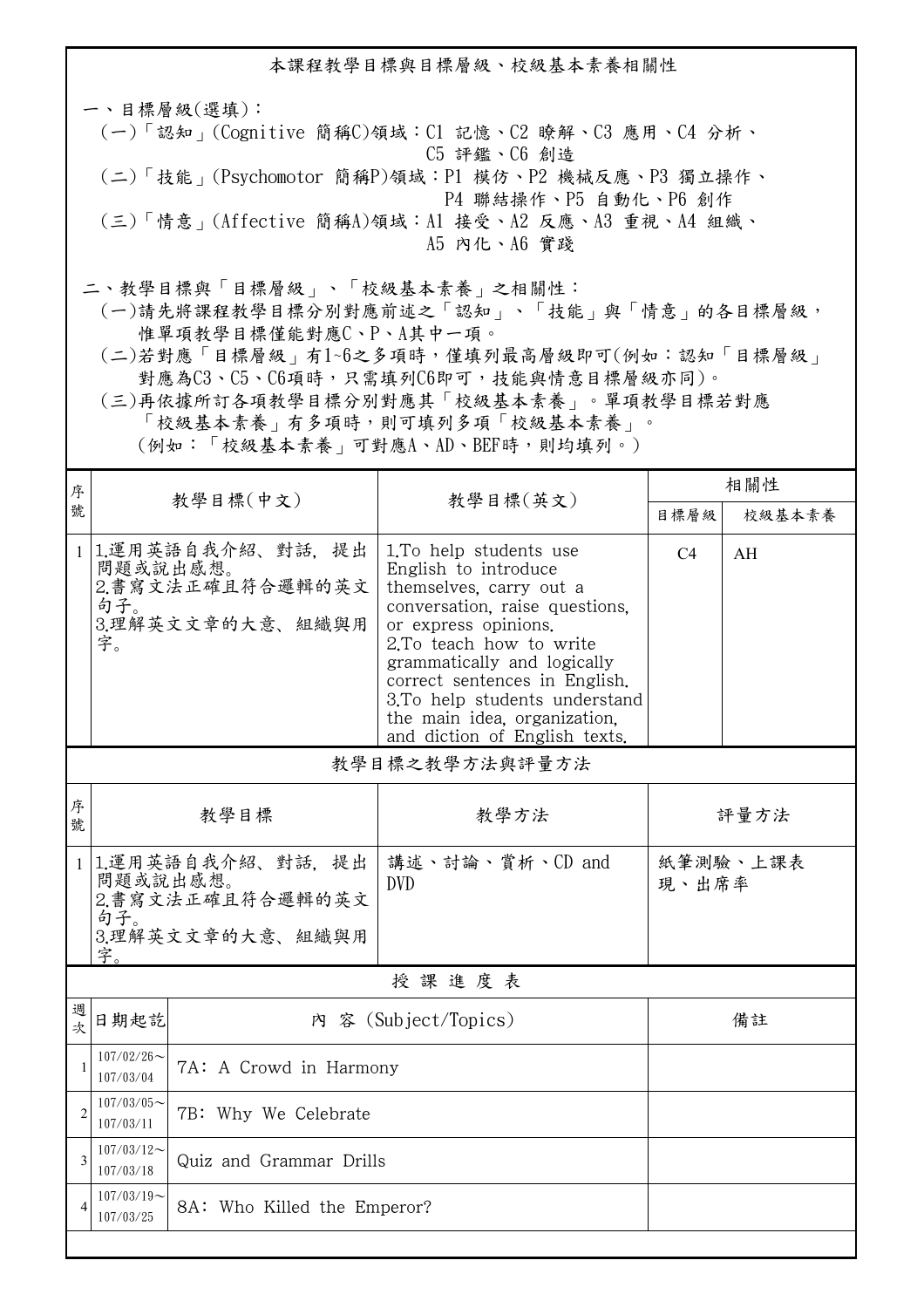| 5           | $107/03/26$ ~<br>107/04/01                                                                                   | 8B: In the Lab with Marcella and Alphonse                                         |  |  |
|-------------|--------------------------------------------------------------------------------------------------------------|-----------------------------------------------------------------------------------|--|--|
| 6           | $107/04/02$ ~<br>107/04/08                                                                                   | 教學行政觀摩日                                                                           |  |  |
| 7           | $107/04/09$ ~<br>107/04/15                                                                                   | Unit 9A: Virtually Immortal                                                       |  |  |
| 8           | $107/04/16$ ~<br>107/04/22                                                                                   | 9B: In Search of Genghis Khan                                                     |  |  |
| 9           | $107/04/23$ ~<br>107/04/29                                                                                   | 10A: Black Holes                                                                  |  |  |
| 10          | $107/04/30$ ~<br>107/05/06                                                                                   | 期中考試週                                                                             |  |  |
| 11          | $107/05/07$ ~<br>107/05/13                                                                                   | 10B: The Threat from Space                                                        |  |  |
| 12          | $107/05/14$ ~<br>107/05/20                                                                                   | 英文能力測驗                                                                            |  |  |
| 13          | $107/05/21$ ~<br>107/05/27                                                                                   | 11A: Water Worries                                                                |  |  |
| 14          | $107/05/28$ ~<br>107/06/03                                                                                   | 11B: Technology as Trash                                                          |  |  |
| 15          | $107/06/04$ ~<br>107/06/10                                                                                   | Quiz and Grammar Drills                                                           |  |  |
| 16          | $107/06/11$ ~<br>107/06/17                                                                                   | 12A: Genes, Health, and Lifespan                                                  |  |  |
| 17          | $107/06/18$ ~<br>107/06/24                                                                                   | 12B: In Search of Longevity                                                       |  |  |
| 18          | $107/06/25$ ~<br>107/07/01                                                                                   | 期末考試週                                                                             |  |  |
| 修課應<br>注意事項 |                                                                                                              | 1.遲到或曠課或請假一節扣0.5分,缺席達全學期上課總時數三分之一以上者,<br>期<br>末考扣考<br>2.一旦涉及考試作弊,考卷0分,課堂表現也以0分計算。 |  |  |
|             | 教學設備                                                                                                         | 電腦                                                                                |  |  |
|             | 教材課本                                                                                                         | Reading Explorer 4, Second Edition                                                |  |  |
|             | (話說淡水)<br>Let's Talk about Tamsui<br>參考書籍                                                                    |                                                                                   |  |  |
|             | 批改作業<br>篇數                                                                                                   | 篇(本欄位僅適用於所授課程需批改作業之課程教師填寫)                                                        |  |  |
|             | ◆出席率: 10.0 % ◆平時評量:25.0 % ◆期中評量:25.0<br>$\frac{0}{6}$<br>學期成績<br>◆期末評量: 25.0 %<br>計算方式<br>◆其他〈英文能力測驗〉:15.0 % |                                                                                   |  |  |
|             |                                                                                                              |                                                                                   |  |  |